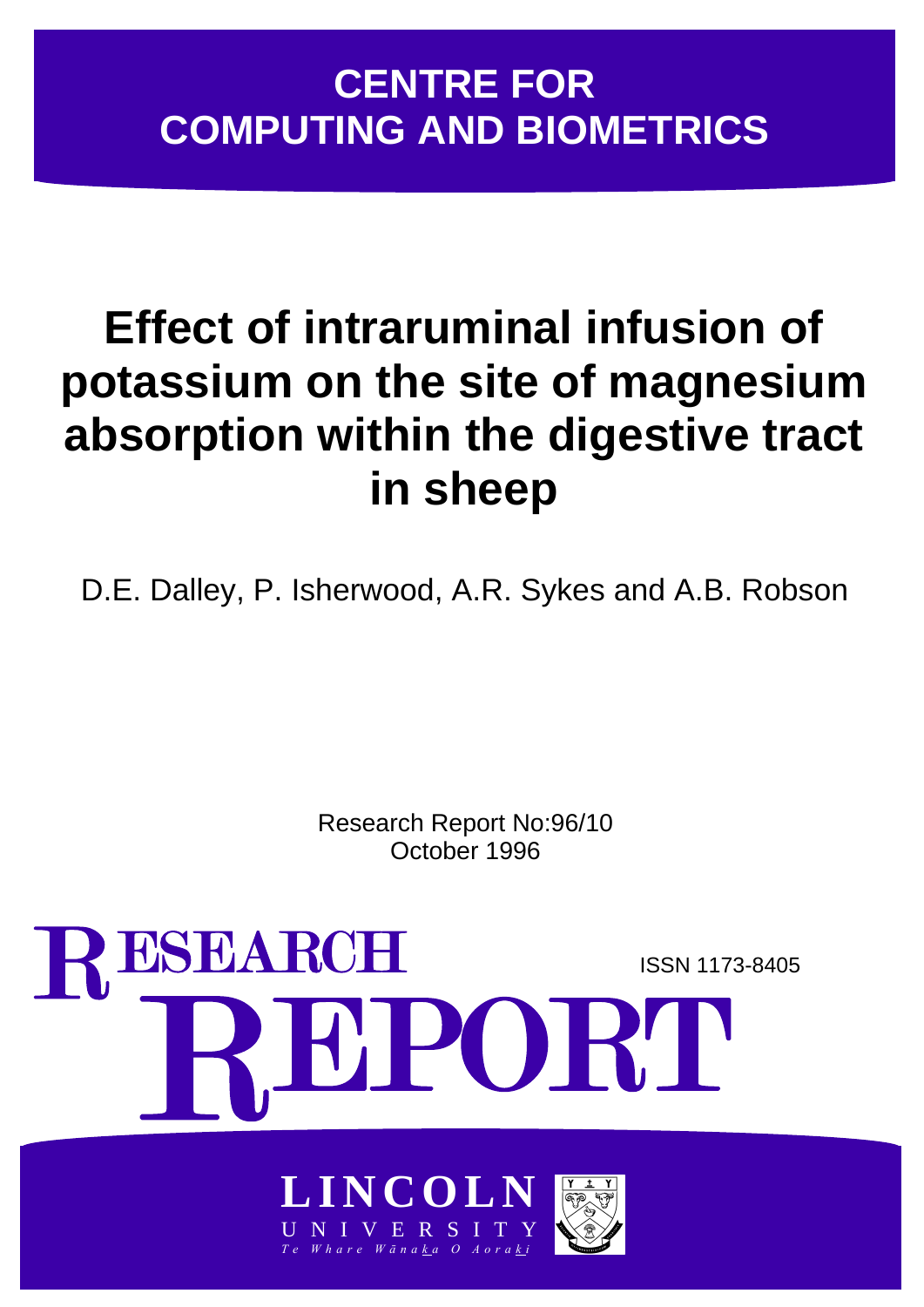# Centre for Computing and Biometrics

The Centre for Computing and Biometrics (CCB) has both an academic (teaching and research) role and a computer services role. The academic section teaches subjects leading to a Bachelor of Applied Computing degree and a computing major in the BCM degree. In addition it contributes computing, statistics and mathematics subjects to a wide range of other Lincoln University degrees. The CCB is also strongly involved in postgraduate teaching leading to honours, masters and PhD degrees. The department has active research interests in modelling and simulation, applied statistics and statistical consulting, end user computing, computer assisted learning, networking, geometric modelling, visualisation, databases and information sharing.

The Computer Services section provides and supports the computer facilities used throughout Lincoln University for teaching, research and administration. It is also responsible for the telecommunications services of the University.

#### Research Report Editors

Every paper appearing in this series has undergone editorial review within the Centre for Computing and Biometrics. Current members of the editorial panel are

> Dr Alan McKinnon Dr Bill Rosenberg Dr Clare Churcher Dr Jim Young

Dr Keith Unsworth Dr Don Kulasiri Mr Kenneth Choo

The views expressed in this paper are not necessarily the same as those held by members of the editorial panel. The accuracy of the information presented in this paper is the sole responsibility of the authors.

# Copyright

Copyright remains with the authors. Unless otherwise stated, permission to copy for research or teaching purposes is granted on the condition that the authors and the series are given due acknowledgement. Reproduction in any form for purposes other than research or teaching is forbidden unless prior written permission has been obtained from the authors.

#### Correspondence

This paper represents work to date and may not necessarily form the basis for the authors' final conclusions relating to this topic. It is likely, however, that the paper will appear in some form in a journal or in conference proceedings in the near future. The authors would be pleased to receive correspondence in connection with any of the issues raised in this paper. Please contact the authors either by email or by writing to the address below.

Any correspondence concerning the series should be sent to:

The Editor Centre for Computing and Biometrics PO Box 84 Lincoln University Canterbury, NEW ZEALAND

Email: computing@lincoln.ac.nz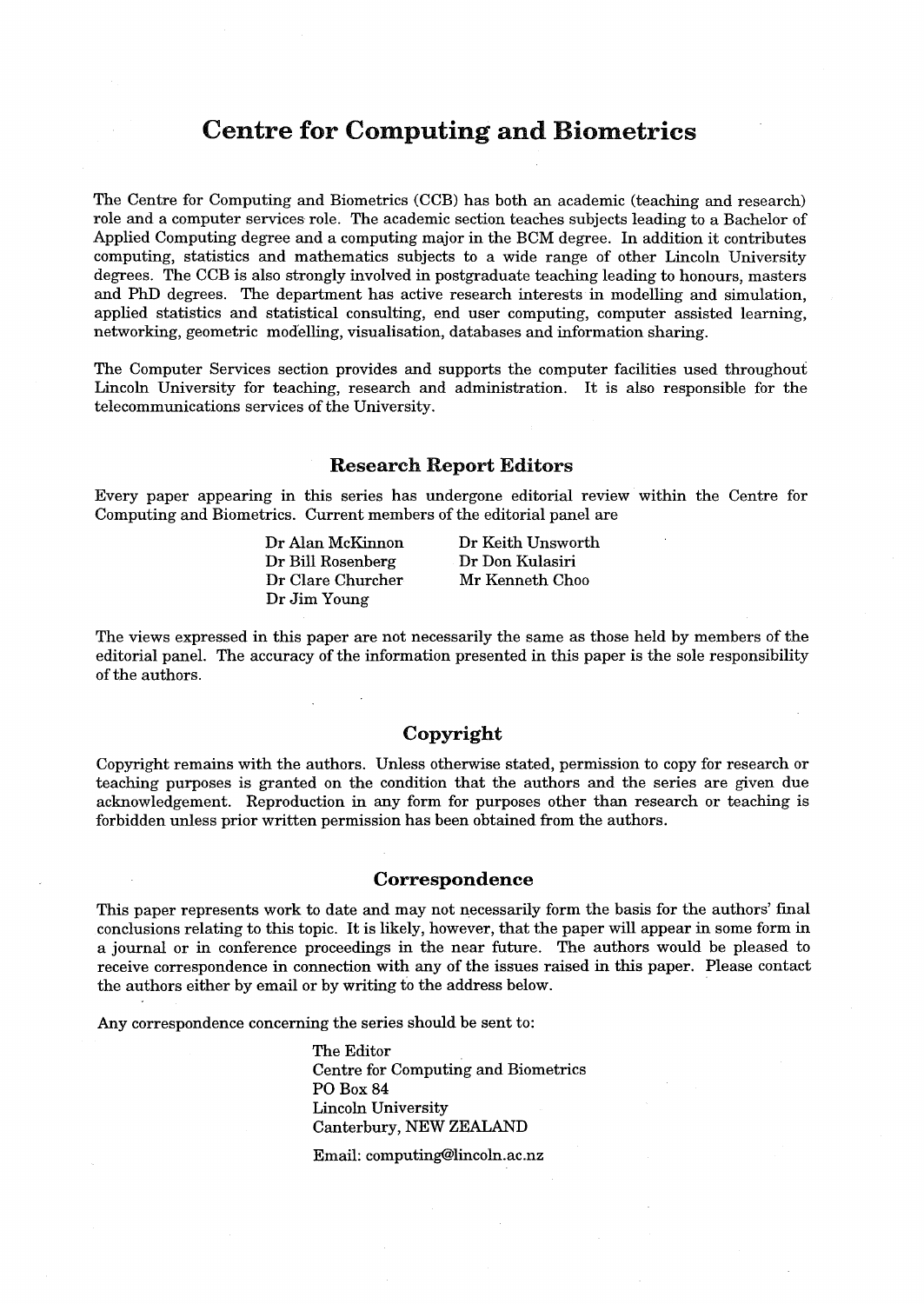# **Effect of intraruminal infusion of potassium on the site of magnesium absorption within the digestive tract in sheep**

D.E. Dalley<sup>\*</sup>, P. Isherwood, A.R. Sykes, and A.B. Robson<sup>#</sup>

Animal and Veterinary Sciences Group, Lincoln University, Canterbury, New Zealand

\*Present address: Agriculture Victoria, Ellinbank, RMO 2460, Warragul, Victoria, 3820, Australia

#Centre for Computing and Biometrics, Lincoln University, Canterbury, New Zealand

# **SUMMARY**

Sixteen 2-year old female sheep were fitted with rumen and duodenal cannulae at Johnstone Memorial Laboratory, Lincoln University during 1989-1990. They were offered, at 2 hourly intervals, a pelleted concentrate diet (900 g/day) and chaffed lucerne hay (100 g/day). In a split plot experiment they were infused, intraruminally and at four rates, with potassium (providing 16, 26, 36 or 46 g Klkg food OM/day) and magnesium (providing 1.3, 1.8, 2.3 or 3.1 g Mg/kg food OM/day) within a latin square design and with the liquid and solid phase markers <sup>51</sup> Chromium EDTA and <sup>141</sup> Cerium chloride. Net absorption of Mg before and after the duodenum was estimated from dietary intake, duodenal flow and urinary and faecal excretion of Mg.

Increasing K intake resulted in a decline in net absorption of Mg from the entire digestive tract, supporting data in the literature. Increasing K intake from 16 to 46 g/kg DM decreased urinary Mg excretion by between 0.14 and 0.30 g/day, the extent of which was independent of the level of Mg intake. At high K intake Mg absorption from the rumen was reduced, the amount absorbed ranging from 0.08 g Mg/day at intakes of 1.3 g Mg/day and 16 g K/kg DM/day to 0.46 g Mg/day at intakes of 3.1 g Mg/day and 16 g K/kg DM/day. However, at high K intake, and when Mg absorption from the rumen was reduced, net Mg absorption from sites distal to the rumen was increased to an extent which suggested compensatory absorption. Increase in K intake was associated with a consistent reduction in plasma Mg concentration which was independent of

.'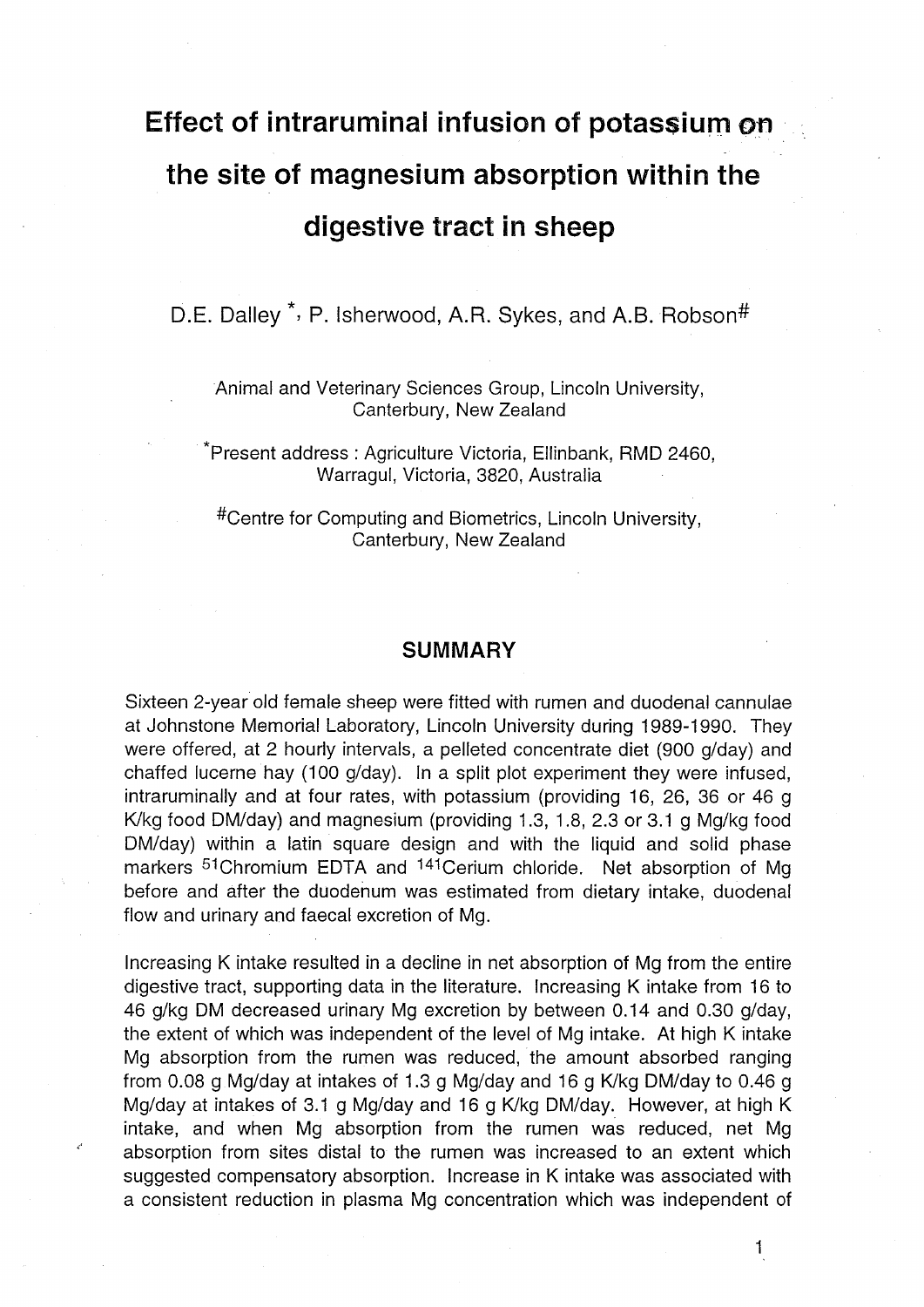Mg intake. Increases in Mg intake resulted in increases in Mg absorption and plasma Mg concentration at all rates of K intake in direct proportion to rate of intake. The reduction in Mg absorption from the rumen at high K intake was associated with an increase (0.3 units) in pH of rumen digesta.

Short title: Effects of K on Mg absorption in sheep

Corresponding author: Dr A.B. Robson, Centre for Computing & Biometrics, PO Box 84, Lincoln University, Canterbury, New Zealand.

# **INTRODUCTION**

It is well established that dietary potassium (K) decreases magnesium (Mg) absorption in ruminants (Newton et al. 1972; Tomas & Potter 1976a ; Field & Suttle 1979 ; Greene et al. 1983a,b,c ; Martens & Blume 1986). Quantitative data showing the response surfaces of Mg absorption to changes in dietary Mg and K encountered under grazing conditions, suitable for incorporation into a simulation model of Mg metabolism (Robson 1991) are not, however, available.

Little is known about the effects of high K intake on the partitioning of net Mg absorption between sites in the gastrointestinal tract. The rumen is considered to be the major site of Mg absorption (Tomas & Potter 1976a, b; Field & Munro 1977 ; Gabel & Martens 1985) but there is evidence that absorption can also occur from the large intestine (Grace & MacRae 1972 ; Ben-Ghedalia et al. 1975 ; Tomas & Potter 1976b ; Dalley & Sykes 1989). The role of the large intestine in Mg homoeostasis, particularly under conditions of depressed ruminal Mg absorption, is not olear.

This trial was designed first to study the interactions between dietary Mg and K within the range of concentrations encountered in forages and second to measure the partitioning of absorption between the rumen and post ruminal sites. A further objective was to establish whether increasing Mg intake would overcome the depression in Mg absorption that occurs at high K intake.

# **MATERIALS AND METHODS**

Sixteen 2-year old female Coopworth sheep, average weight  $43 \pm 3$  kg, were fitted with a rigid permanent cannula (3 cm internal diameter) in the rumen and a T-shaped cannula in the proximal duodenum (c. 50-100 mm distal to the pylorus), at least 2 months prior to experimentation. This surgery was carried out at the Johnstone Memorial Laboratory, Lincoln University during 1989- 1990. Normal cannulation techniques were used (Hecker 1974).

Animals were housed indoors in metabolism crates designed for separation and collection of urine and faeces. They were offered 900 g/day of a pelleted diet based on barley grain, barley malt culms and barley straw with a trace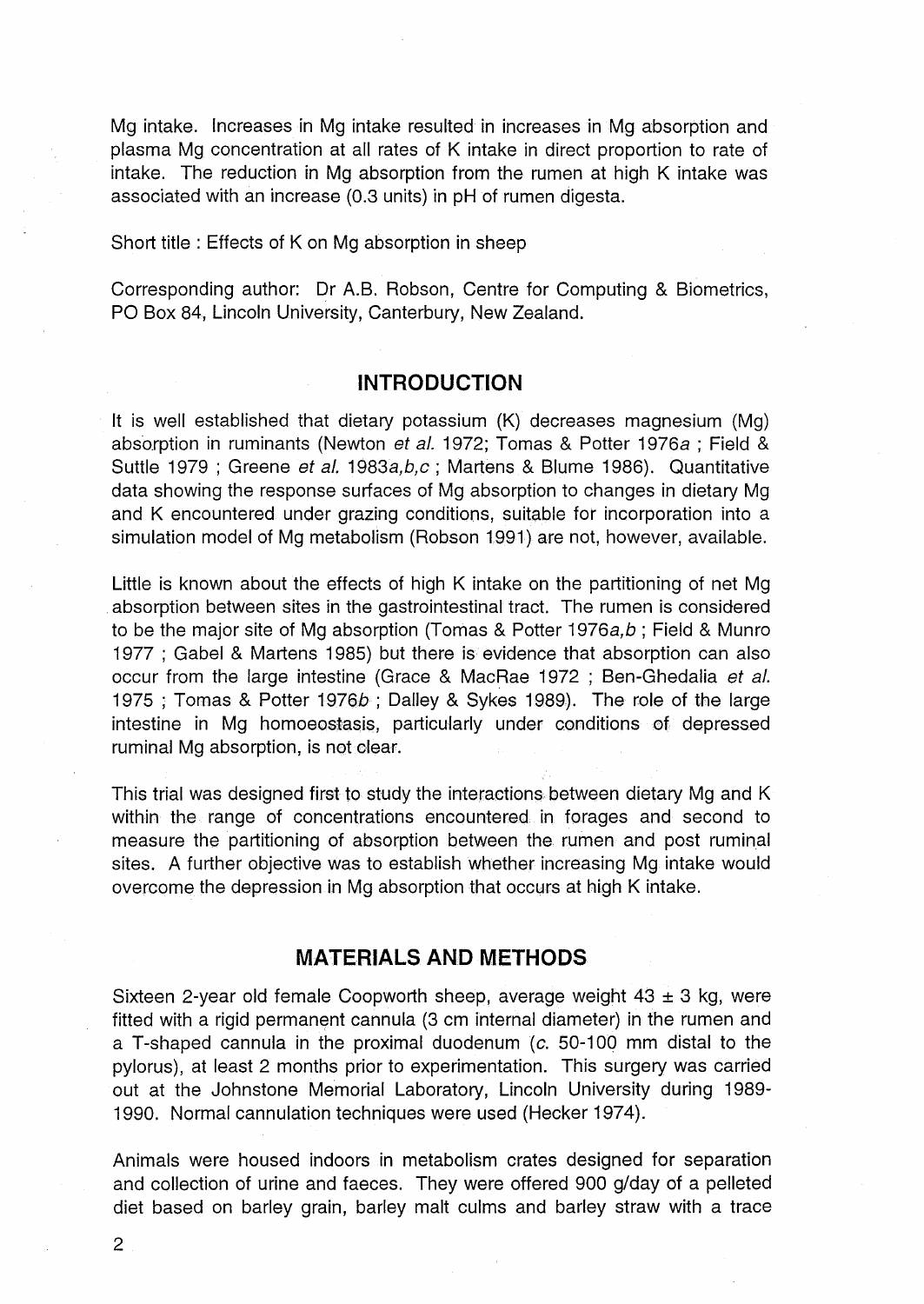element premix and 100 g/day of chaffed lucerne (Medicago sativa) hay, both of which were delivered at 2 h intervals, and had free access to fresh tap water.

Animals, ranked hierarchically by weight, were allocated to one of 4 K treatment groups, 0, 8.9, 17.8 and 26.7 g K/day for K treatments 1 - 4, respectively. Within each K treatment four rates of Mg infusion, 0, 0.5, 1 and 2 . g/day, were randomly allocated within a latin square design.

The K and Mg supplements, provided as aqueous solutions of chloride salts, were infused into the rumen through polyvinyl chloride tubing at a rate of 460 ml/day during 12 d periods. Sodium bicarbonate was infused into the rumen, independently of K and Mg, to deliver 0.8 g Na/animal/day in 144 ml water. This was done to protect animals from Na deficiency at high K infusion rates, a situation which occurred in a preliminary trial.

Digesta flow past the duodenal cannula was calculated according to the double marker technique of Faichney (1975) using the  $51$ chromium ( $51Cr$ ) complex of ethylenediaminetetraacetic acid (51Cr EDTA ; Downs & MacDonald 1964) and 141Ce (cerium chloride in 0.1 M hydrochloric acid (HCI)) as liquid and solid phase markers, respectively. Approximately 40  $\mu$ Ci <sup>51</sup>Cr EDTA and 8  $\mu$ Ci 141Ce were included in the sodium bicarbonate solution during the final 8 days of each infusion period. Samples (50 ml) of duodenal digesta were collected at 4 h intervals and rumen fluid (200 ml) at 8 h intervals during the last 4 days of the infusion period and stored at 4 ° C.

Feed offered and refusals were recorded and subsampled daily. Faeces and urine were collected and measured daily throughout the 12 day infusion period. Urine was acidified to pH 2-3 with 1 M HCI and the faeces homogenized before each were subsampled and stored at -20°C. At 08:30 h throughout the infusion period, 5 ml jugular blood was withdrawn through an indwelling jugular catheter, transferred to blood tubes containing lithium heparin (72 USP units), centrifuged at 1200 g for 15 min and the plasma stored at -20°C.

#### **Laboratory analysis**

Samples of rumen and duodenal digesta were centrifuged at 30 000 g for 30 min and the supernatant removed. Further aliquots (10 ml) of rumen and duodenal digesta were suspended in agar (0.5 g) in counting tubes by heating, taking care to maintain a uniform suspension, until the agar set. Radioactivity in both the whole digesta and supernatant fractions was counted in a universal gamma counter (1282 Compugamma, LKB, Wallac).

Feed, faeces and digesta samples were dried to constant weight at 100°C. Feed and faeces samples were wet ashed by the technique of Thompson & Blanchflower (1971). Rumen and duodenal digesta samples were ashed at 550°C for 12h. All digests were taken up for subsequent analysis in 5 % (v:v) HCI. Magnesium in these samples and in urine, plasma and rumen and duodenal supernatant fractions was determined by atomic absorption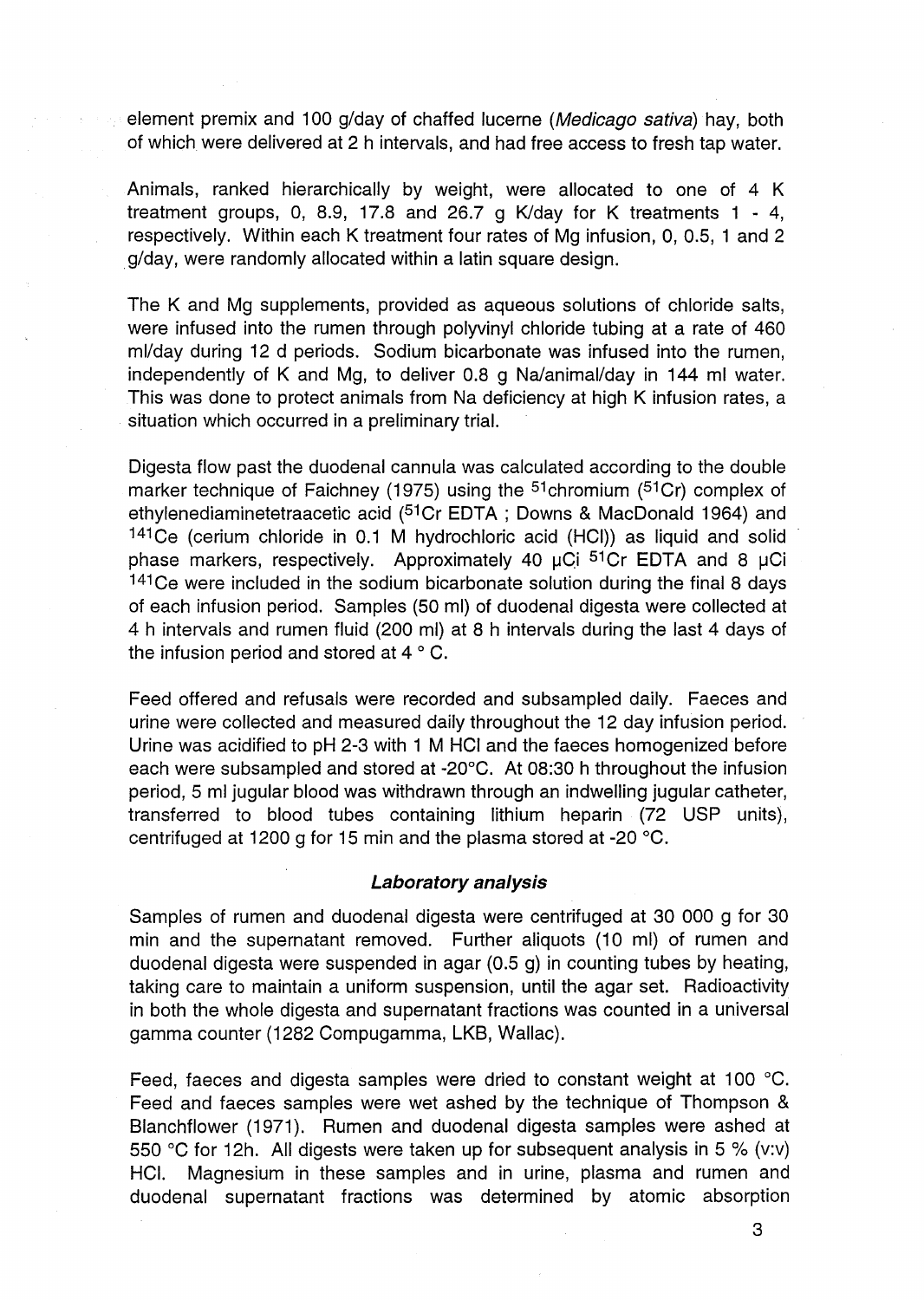spectrophotometry following dilution in 0.1 M HCI containing 2000 ppm strontium. Sodium and potassium in feed, plasma and urine were determined by flame emission spectrophotometry after dilution in a 1000 ppm lithium carbonate solution.

Magnesium solubility was calculated as the proportion of total digesta Mg present in the 30 000 g supernatant fraction.

#### **Statistical analysis**

For ruminal and duodenal flow measurements, the balance period was the last 4 days of the infusion period, whereas for urinary and faecal excretion . measurements the balance period was the last 8 days of the infusion period. Data collected during the balance period were analysed as a split-plot experiment for main effects and interactions using the anova procedure of GENSTAT 5, release 2.2 (Lawes Agricultural Trust, 1991) to calculate estimated treatment means.

# **RESULTS**

The concentrate diet and lucerne hay contained 890 and 920 g DM/kg fresh weight, respectively and the ration fed had an apparent OM digestibility of 0.72. Individual sheep mean, within-period OM intake ranged from 830 to 893 g/day and was unaffected by treatment. Mineral concentrations in the two feeds are presented in Table 1. Mean dietary Mg, Na and K intakes were 1.3, 0.76 and 15.0 g/day, respectively.

## **Potassium and magnesium infusion rates**

The four K treatments provided total daily K supplies of 15, 24, 33 and 42  $g$ /day, or the equivalent of 16, 26, 36 and 46  $g$  K/kg DM for K treatments 1-4, respectively.

Magnesium infusions supplied between 0 and 1.86 g Mg/day which resulted in total daily Mg supplies of 1.3, 1.8, 2.3 and 3.1 g/day, or the equivalent of 1.5, 2.0, 2.5 and 3.5 9 Mg/kg OM for Mg treatments 1-4, respectively.

#### **Urinary Mg excretion**

A significant positive relationship (P<0.001) was observed between the rate of Mg intake and urinary Mg excretion (Table 2). Increasing the K supply from 16 to 46 g/kg DM reduced urinary Mg excretion ( $P$  <0.001) linearly across all Mg treatments (Table 2). In absolute terms the reduction in urinary Mg excretion was similar for all K infusion rates. However, as a proportion of total urinary excretion the reduction was greatest at low Mg supplies.

 $\sim$   $\sim$ 

.... . . "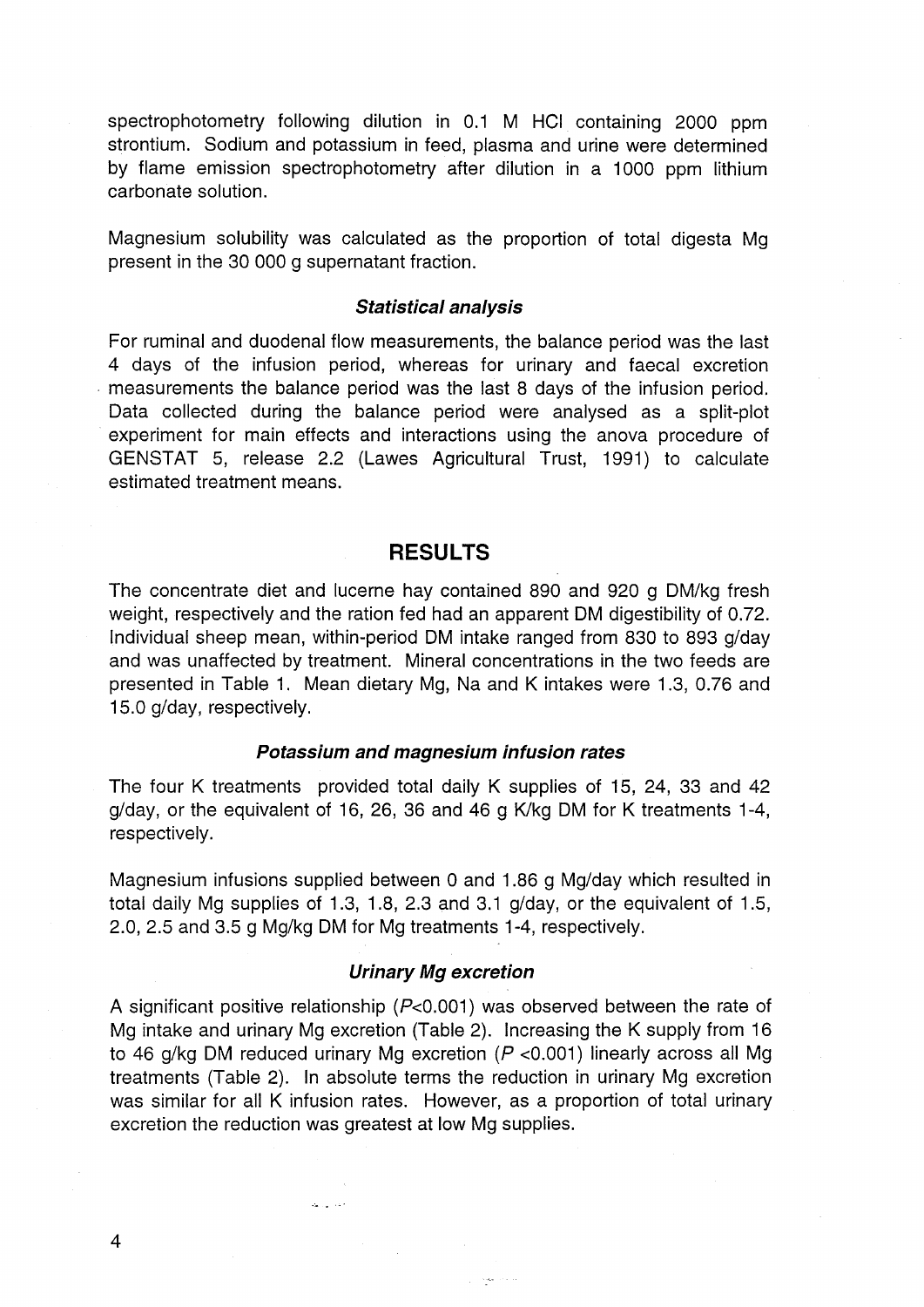#### **Urinary potassium excretion**

A significant linear increase in mean urinary K excretion ( $P$  <0.001) was observed as K supply increased. Mean urinary K excretion values ranged from 5.8 for K1 to 25.4 g/day for K4 (sem 0.68). Overall, urinary K excretion values, irrespective of Mg supply, represented 38, 55, 58 and 60 % of total daily K supply for K treatments 1-4, respectively. Magnesium supply had no significant effect  $(P > 0.05)$  on urinary K excretion.

#### **Faecal magnesium excretion**

Mean faecal Mg excretion was positively linearly related to Mg ( $P$  <0.001) but not K ( $P > 0.05$ ) supply (Table 2). However, a significant carry-over effect was observed, which was still present in further analysis when the data were pooled over the last three days of the balance period.

#### **Plasma magnesium**

Significant positive linear relationships ( $P=0.001$ ) were observed between Mg supply and plasma Mg concentration and linear negative relationships (P)  $\leq$  0.001) with K supply (Table 2). In general the effect of K in depressing plasma Mg concentration was least at the lowest rate of supply of Mg, though the effects of high K and low Mg supply on plasma Mg were independent but additive in effect.

#### **Plasma potassium**

A significant ( $P$  <0.01) linear increase in plasma K concentration was observed as K supply increased from 16 to 46 g/kg DM on all Mg treatments. Mean plasma K concentration was 4.35  $(\pm 0.058)$  and 4.73  $(\pm 0.063)$  mmol/l for K1 and K4, respectively. Magnesium supply had no significant effect on plasma K concentration.

#### **Rumen digesta**

. There was no effect of Mg supply on rumen pH or Mg solubility in rumen digesta and the data have been combined within K treatments and are given in Table 3. There was a significant cubic effect of K supply on digesta pH  $(P<0.05)$ , with the two highest K treatments having the highest pH. The concentration of Mg in whole rumen contents increased linearly with increase in Mg supply  $(P \le 0.001)$  but not with an increase in K supply  $(P \ge 0.05)$ . Magnesium concentration in the· supernatant fraction of rumen digesta increased with increase in Mg supply  $(P<0.001)$ , and tended to decrease with increase in K supply.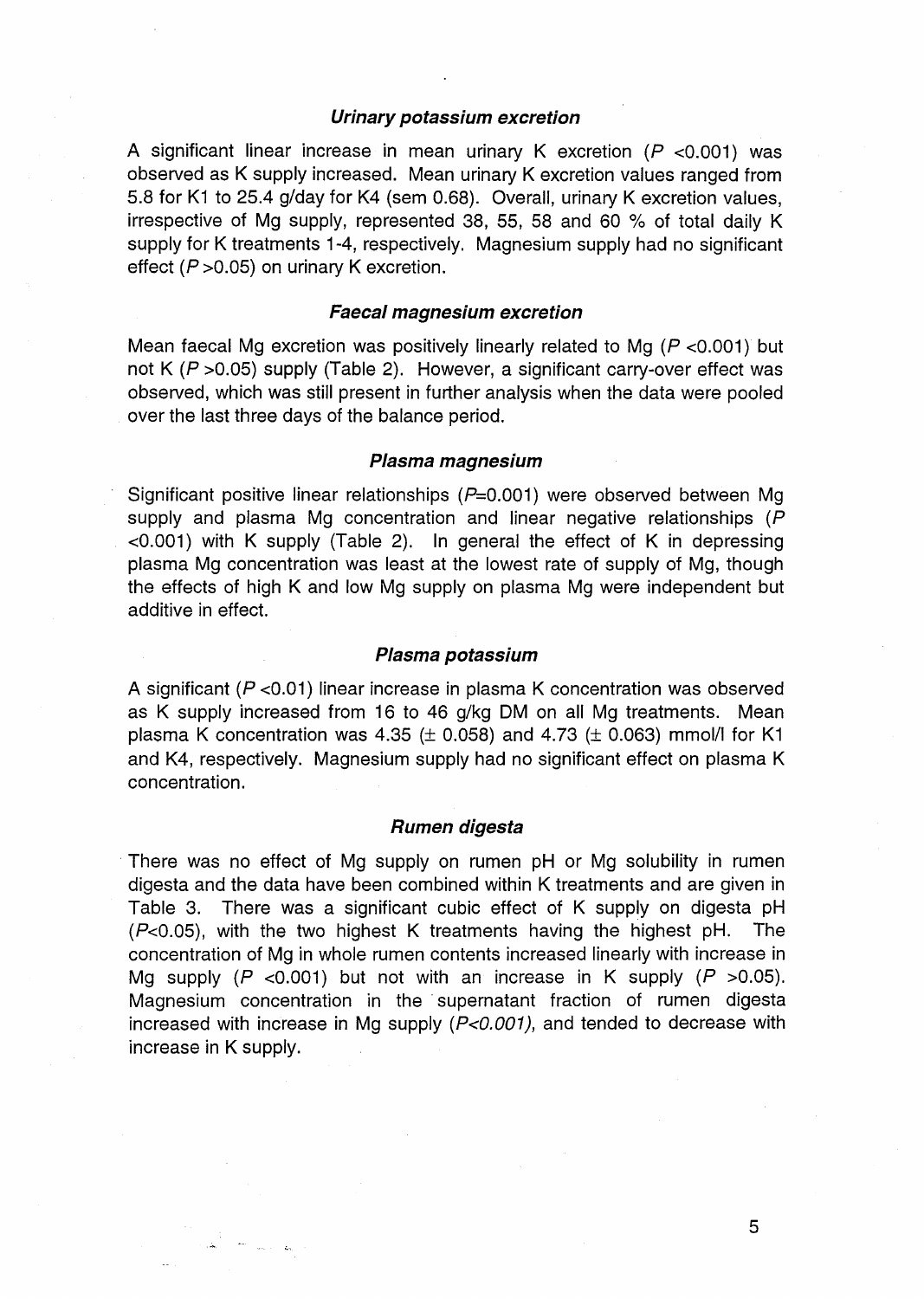## **Duodenal digesta flow**

Duodenal digesta flow increased ( $P$  <0.005) with increasing K supply from 10.2 during K treatment 1 to 12.3 I/day during K treatment 4 (sem 0.46) and was associated with a non significant increase in rumen volume from 3.1 to 3.7 I for K treatments 1 and 4, respectively. There was a tendency for digesta flow rate to increase with Mg supply, but this increase was not significant.

The flow of Mg in whole duodenal digesta (Table 2) increased linearly with both K ( $P$  <0.05) and Mg ( $P$  <0.001) supply though the effect of Mg was greater than that of K.

# **DISCUSSION**

The amount of Mg disappearing before the duodenum at the low K intake increased with increasing Mg supply, as would be expected from the work of Martens et al. (1978) and McLean et al. (1984) which showed a direct relationship between rumen Mg concentration and rate of Mg absorption. In addition, at this level of K supply the rumen appeared to be the major site of Mg absorption, as would be anticipated from the studies of Grace & MacRae (1972), Tomas & Potter (1976b) and Field & Munro (1977). The increase in duodenal Mg flow with increasing K supply (Table 2) further confirms the findings of Tomas & Potter (1976c) which have demonstrated impairment of Mg absorption from the rumen with increasing rumen fluid K concentration.

A significant finding, however, was that despite negligible. absorption of Mg from the rumen at high K supply, between 0.2 and 0.7 g/day of Mg was excreted in urine. This must suggest that compensatory absorption was occurring from some site distal to the rumen (Fig. 1) particularly since this could not be furnished by the depression in plasma concentration and skeletal Mg cannot be rapidly mobilized in mature sheep (Terashima et al. 1987). The data in Fig. 1 clearly show that not only was less Mg absorbed from the entire digestive tract as K supply increased but the site of net absorption also changed, the amount absorbed from the hindgut increasing significantly. Tomas & Potter (1976b) showed the large intestine to be capable of absorption of substantial quantities of Mg when Mg was supplied by infusion into the ileum rather than the rumen and McLean et al. (1984) showed that with increasing rate of Mg infusion increasing proportions of the Mg absorbed were absorbed distal to the pylorus. Furthermore, Grace & MacRae (1972) observed that while only 2 % of net Mg absorption occurred distal to the pylorus in continuously fed sheep, 50 % was absorbed at this site in sheep fed once daily which they interpreted as resulting from a pulse of Mg which overloaded the rumen capacity for transport and became available for absorption distally. The present work suggests that distal sites become more important in K induced reduction in absorption from the rumen (Fig. 1) and could well be the sites from which orally administered Mg supplements are absorbed. Interestingly, Robson et al. (1996) found it necessary to assume hindgut absorption of Mg in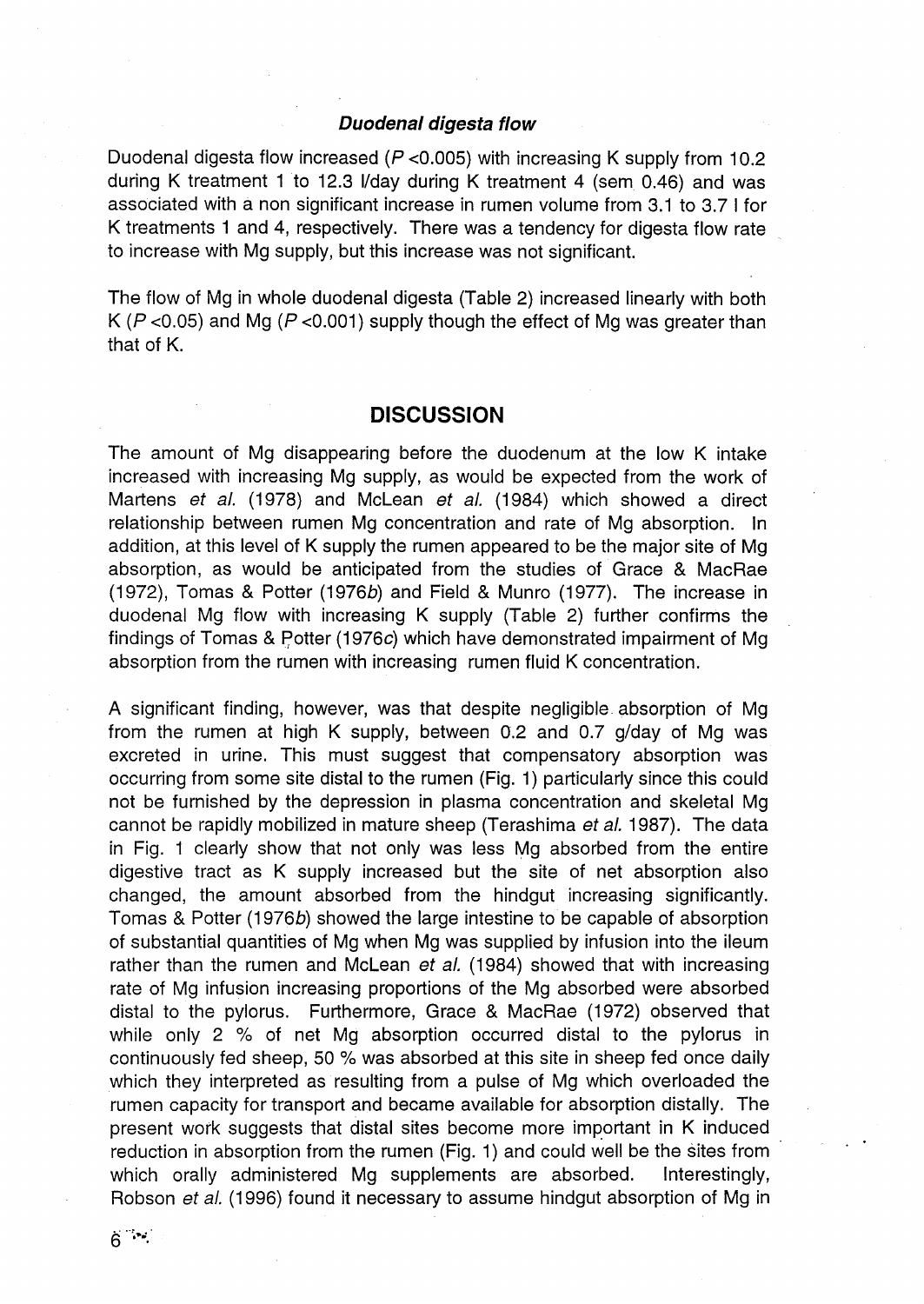order to satisfactorily explain experimental observations from balance trials in development of a computer simulation model of Mg absorption.

The distal site of Mg absorption in the present experiment is most likely to be the large intestine as net secretion of Mg from the small intestine has been reported in many experiments (Ben-Ghedalia et al. 1975 ; Tomas & Potter 1976a ; Bown et al. 1989) and there are several reports of net Mg absorption from the large intestine (Tomas & Potter 1976a ; McLean et al. 1984 ; Dalley & Sykes 1989). Little is known, however, about the mechanism of absorption from the hindgut. The increase in Mg absorption from the large intestine observed by Tomas & Potter (1976b) was associated with a 20 - 25 % increase in Mg entering the large intestine, and in the present work a greater Mg flow and concentration was probably responsible for the observed increase in Mg absorption. Although McLean et al. (1984) demonstrated a much lower potential difference between the duodenum and plasma than between rumen and plasma (13.30 and 36.67 mV, respectively), which would facilitate diffusional transport, nothing is known about conditions and transport mechanisms in the hindgut. Clearly it is either not subject to the same depression by digesta K concentration or K concentration in that part of the tract is not significantly affected by K intake. The former might be the more likely since we had indirect evidence, in urinary K excretion, that K content in hindgut digesta would have increased with K supplementation.

The effect of K and Mg on retention of Mg in the body was estimated by multiplying plasma Mg concentration by the estimated volume of the extracellular fluid (ECF) pool (0.15 X weight; Storry 1961), assuming ECF Mg was in equilibrium with plasma Mg. Despite significant increases in plasma Mg concentration with increasing Mg supply and decreases with increasing K supply, actual quantities of Mg amounted to only 0.1 - 0.3 g, indicating that retention of Mg was small relative to daily throughput of Mg.

Coefficients of absorption for Mg ranged from 0.13 at low Mg and high K intakes to 0.35 at high Mg and low K intakes and span the range anticipated in mature ruminants (ARC 1980). The very low coefficient of absorption observed at high K supplies when combined with a low Mg supply was less than the conservative value of 0.17 used in most calculations of Mg requirement (ARC 1980). The K concentrations used in the present work (16-46 gK/kg OM) represent the range experienced by pastoral ruminants. It may be that the magnitude of the depression in net Mg absorption at high K and low Mg intake is greater than previously thought.

The decrease in Mg absorption from the rumen with increasing K supply was associated with a small increase in rumen digesta pH which depressed Mg concentrations in the liquid phase of digesta. Smith & Horn (1976) demonstrated in vitro, using rumen fluid, a decline in Mg solubility with increasing pH, the critical pH for change in solubility being 6.5 to 7.0. Although rumen digesta pH at the low K supply in the present experiment was  $c$ . 5.8, at high K supplies it increased to 6.0 and was associated with a decline in Mg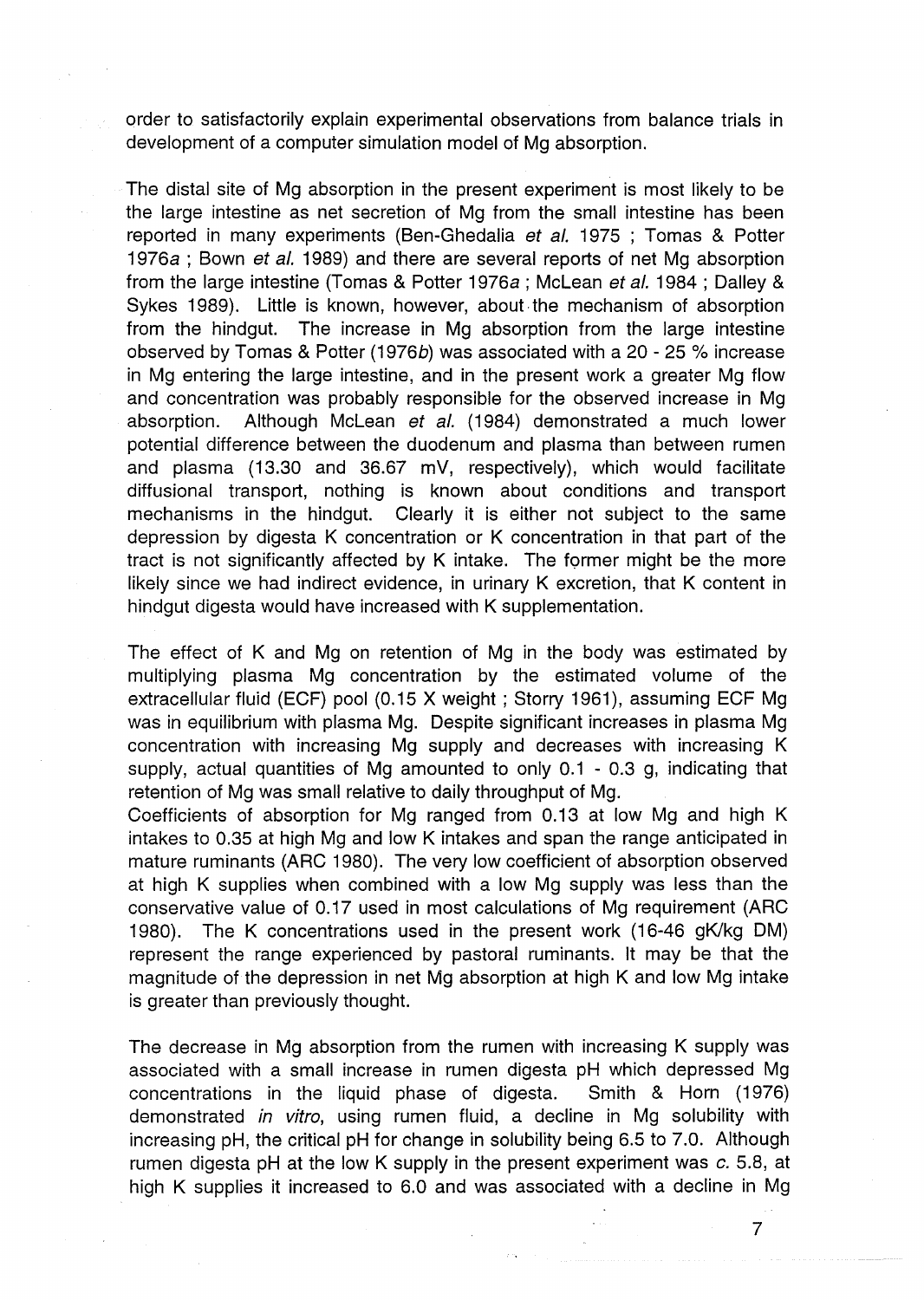solubility from *c.* 0.37 to 0.33. The greatest effect of K supply on Mg solubility was observed at low Mg supply where it was 0.42 and 0.29 on treatments with K1 and K4, respectively. Similar effects of K were observed by Greene et al. (1983c) and Wylie et al. (1985), though these workers used potassium bicarbonate as the K source and change in pH may have been due to the increase in bicarbonate ion concentration.

# **REFERENCES**

Agricultural Research Council (1980). The Nutrient Requirements of Ruminant Livestock. Slough: Commonwealth Agricultural Bureaux, London.

Ben-Ghedalia, D., Tagari, H., Zamwel, S. & Bondi, A. (1975). Solubility and net exchange of calcium, magnesium and phosphorus in digesta flowing along the gut of the sheep. British Journal of Nutrition 33, 87-94.

Bown, M.D., Poppi, D.P. & Sykes, A.R. (1989). The effects of concurrent infection of Trichostrongylus colubriformis and Ostertagia circumcincta on calcium, phosphorus and magnesium transactions along the digestive tract of lambs. Journal of Comparative Pathology **101,** 11-20.

Dalley, D.E. & Sykes, A.R. (1989). Magnesium absorption from the large intestine of sheep. Proceedings of the New Zealand Society of Animal Production 49, 229-232.

Downs, AM. & MacDonald, LW. (1964). The chromium-51 complex of ethylenediaminetetraacetic acid as a soluble rumen marker. British Journal of Nutrition 18,153-162.

Faichney, G.J. (1975). The use of markers to partition digestion within the gastro-intestinal tract of ruminants. In Digestion and Metabolism in the Ruminant (Eds I.W. McDonald & A.C.I. Warner). pp277-291 Armidale, NSW, Australia: University of New England Publishing Unit.

Field, AC. & Munro, C.S. (1977). The effect of site and quantity on the extent of absorption of magnesium into the gastro-intestinal tract of sheep. Journal of Agricultural Science, Cambridge 89, 365-371.

Field, A.C. & Suttle, N.F. (1979). Effect of high potassium and low magnesium intakes on the mineral metabolism of monozygotic twin cows. Journal of Comparative Pathology 89, 431-439.

Gabel, G. & Martens, H. (1985). Magnesium absorption from the rumen of heifers. Zentralblatt fur Veterinärmedizin Reihe A 32, 636-639.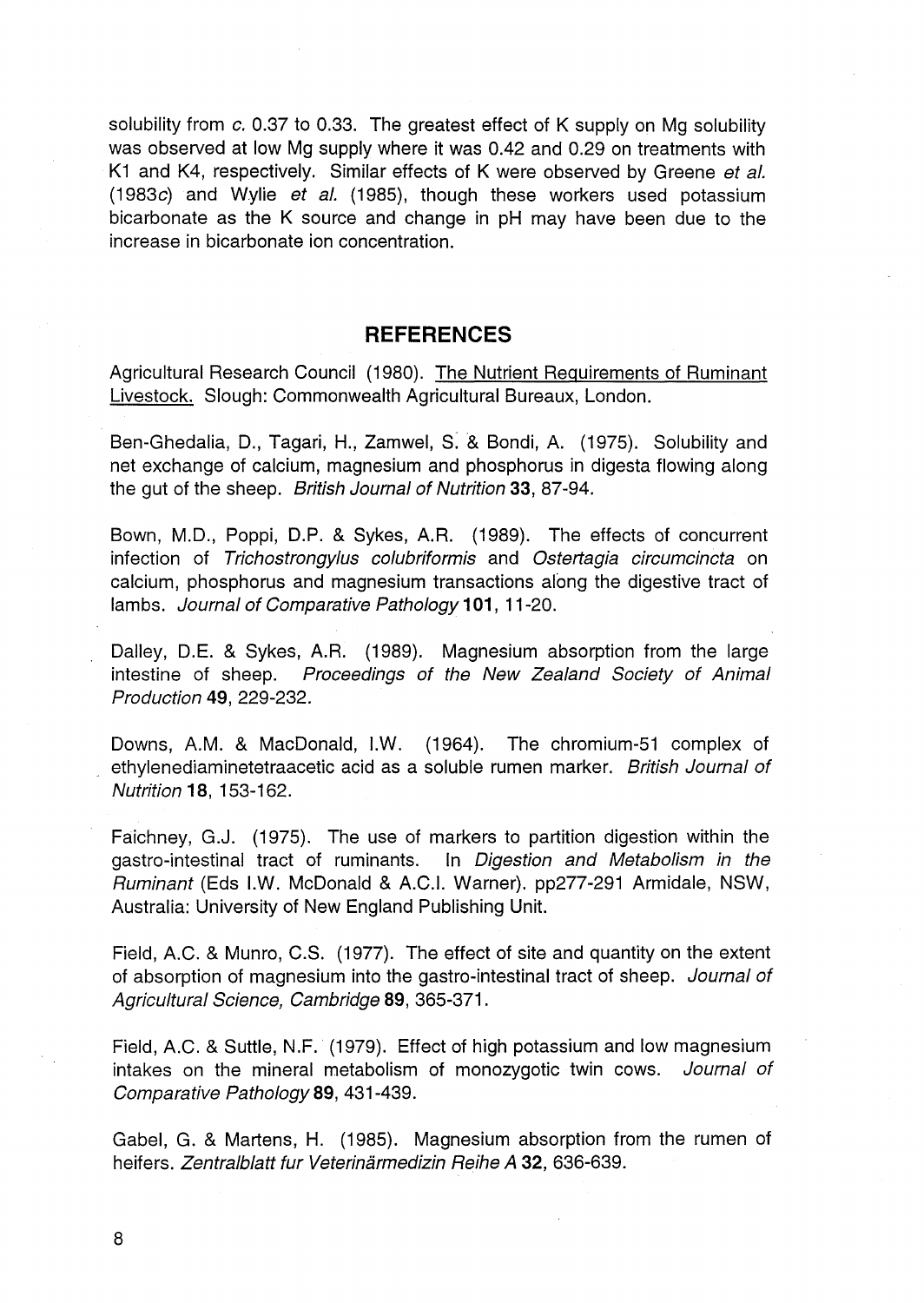Grace, N.D. & MacRae, J.C. (1972). Influence of feeding regimen and protein supplementation on the sites of net absorption of magnesium in sheep. British Journal of Nutrition 27, 51-55.

Greene, L.W., Fontenot, J.P. & Webb, K.E. Jr. (1983a). Effect of dietary potassium on absorption of magnesium and other macro-elements in sheep fed different levels of magnesium. Journal of Animal Science 56, 1208-1212.

Greene, L.W., Webb, K.E.Jr. & Fontenot, J.P. (1983b). Effect of potassium level on site of absorption of magnesium and other macro-elements in sheep. Journal of Animal Science 56, 1214-1221.

Greene, L.W., Fontenot, J.P. & Webb, K.E. Jr. (1983c). Site of magnesium and other macro-mineral absorption in steers fed high levels of potassium. Journal of Animal Science 57, 503-510.

Hecker, J.F. (1974). Experimental Surgery on Small Ruminants. London: Butterworths.

Lawes Agricultural Trust (1991). Genstat 5, Release 2.2, Reference Manual. Oxford: Clarendon Press.

Martens, H. & Blume, I. (1986). Effect of intraruminal sodium and potassium concentrations and of the transmural potential difference on magnesium absorption from the temporarily isolated rumen of sheep. Quarterly Journal of Experimental Physiology 72, 181-188.

Martens, H., Harmeyer, J. & Michael, H. (1978). Magnesium transport by the isolated rumen epithelium in sheep. Research in Veterinary Science 24, 161-168.

McLean, A.F., Buchan, W. & Scott, D. (1984). Magnesium absorption in mature ewes infused intraruminally with magnesium chloride. British Journal of Nutrition 52, 523-527.

Newton, G.L., Fontenot, J.P., Tucker, R.E. & Polan, G.E. (1972). Effects of high dietary potassium intake on the metabolism of sheep. Journal of Animal Science 35,440-445.

Robson, A.B. (1991). Modelling of magnesium metabolism in ruminants. PhD thesis, Lincoln University, New Zealand.

Robson, A.B., Field, A.C., Sykes, A.R. & McKinnon, A.E. (1996) A model of magnesium metabolism in young sheep. Mg absorption and excretion. Submitted to British Journal of Nutrition.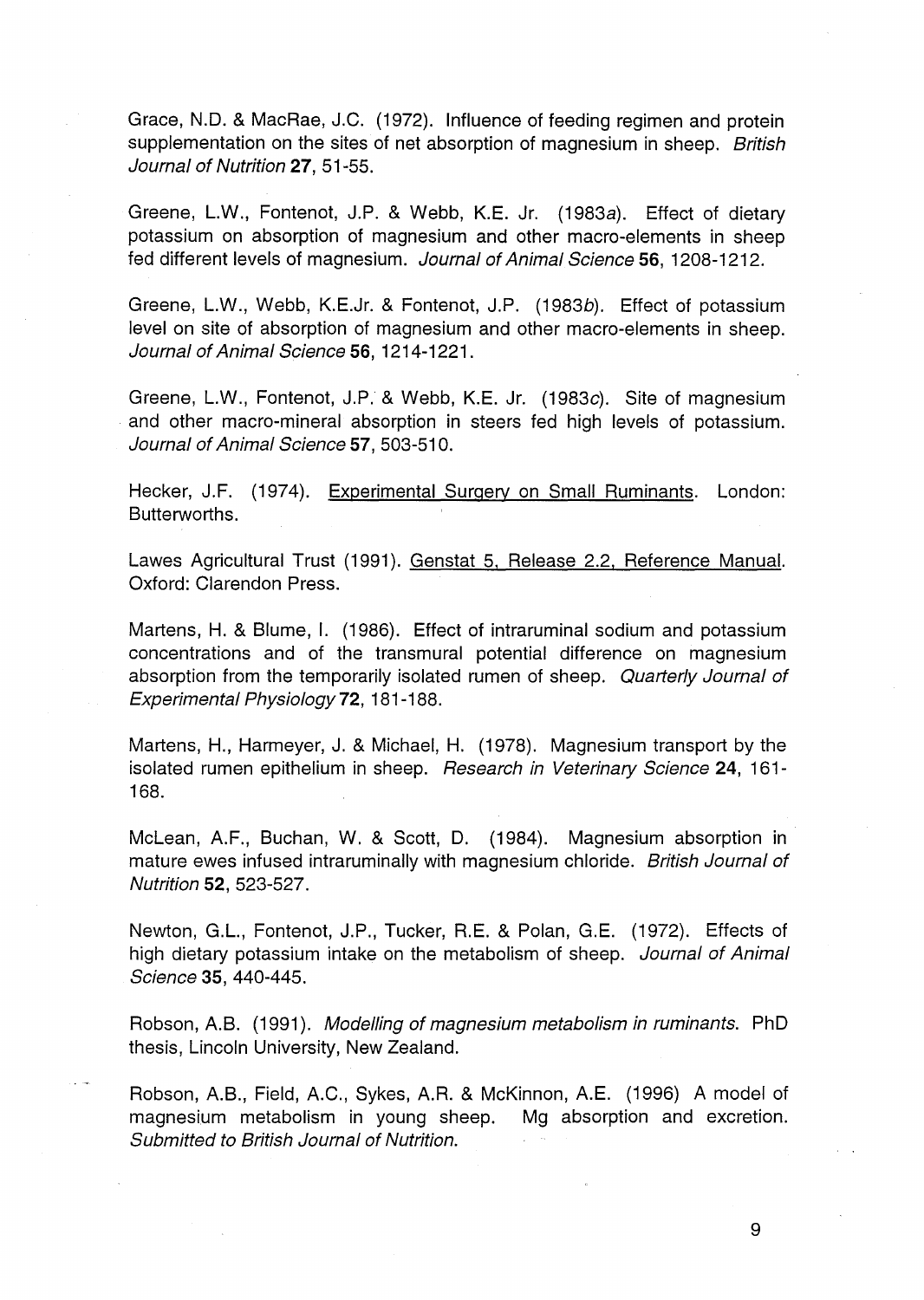Smith, R.H. & Horn, J.P. (1976). Absorption of magnesium labelled with Magnesium-28 from the stomach of the young steer. In International Symposium on Nuclear Techniques in Animal Production and health, Vienna. pp. 253-260. Vienna: International Atomic Energy Agency.

Storry, J.E. (1961). Calcium and magnesium contents of various secretions entering the digestive tract of sheep. Nature 4782, 1197-1198.

Terashima, Y., Matsunobu, S., Yanagisawa, Y. & Itoh. H. (1987) Calcium mobilization in hypomagnasemic wethers fed on a low magnesium and/or high potassium diet. Japanese Journal of Zootechnical Sciences 59, 75-81.

Thompson, T.H. & Blanchflower, W.J. (1971). Wet ashing apparatus to prepare biological materials for atomic absorption spectrophotometry. Laboratory Practice 20, 859-861.

Tomas, F.M. & Potter, B.J. (1976a). The site of magnesium absorption from the ruminant stomach. British Journal of Nutrition 36, 37-45.

Tomas, F.M. & Potter, B.J. (1976b). Interaction between sites of magnesium absorption in the digestive tract of sheep. Australian Journal of Agricultural Research 27,437-446.

Tomas, F.M. & Potter, B.J. (1976c). The effect and site of action of potassium upon magnesium absorption in sheep. Australian Journal of Agricultural Research 27,873-880.

Wylie, M.J., Fontenot, J.P. & Greene, L.W. (1985). Absorption of magnesium and other macro-minerals in sheep infused with potassium in different parts of the digestive tract. Journal of Animal Science **61,** 1219-1229.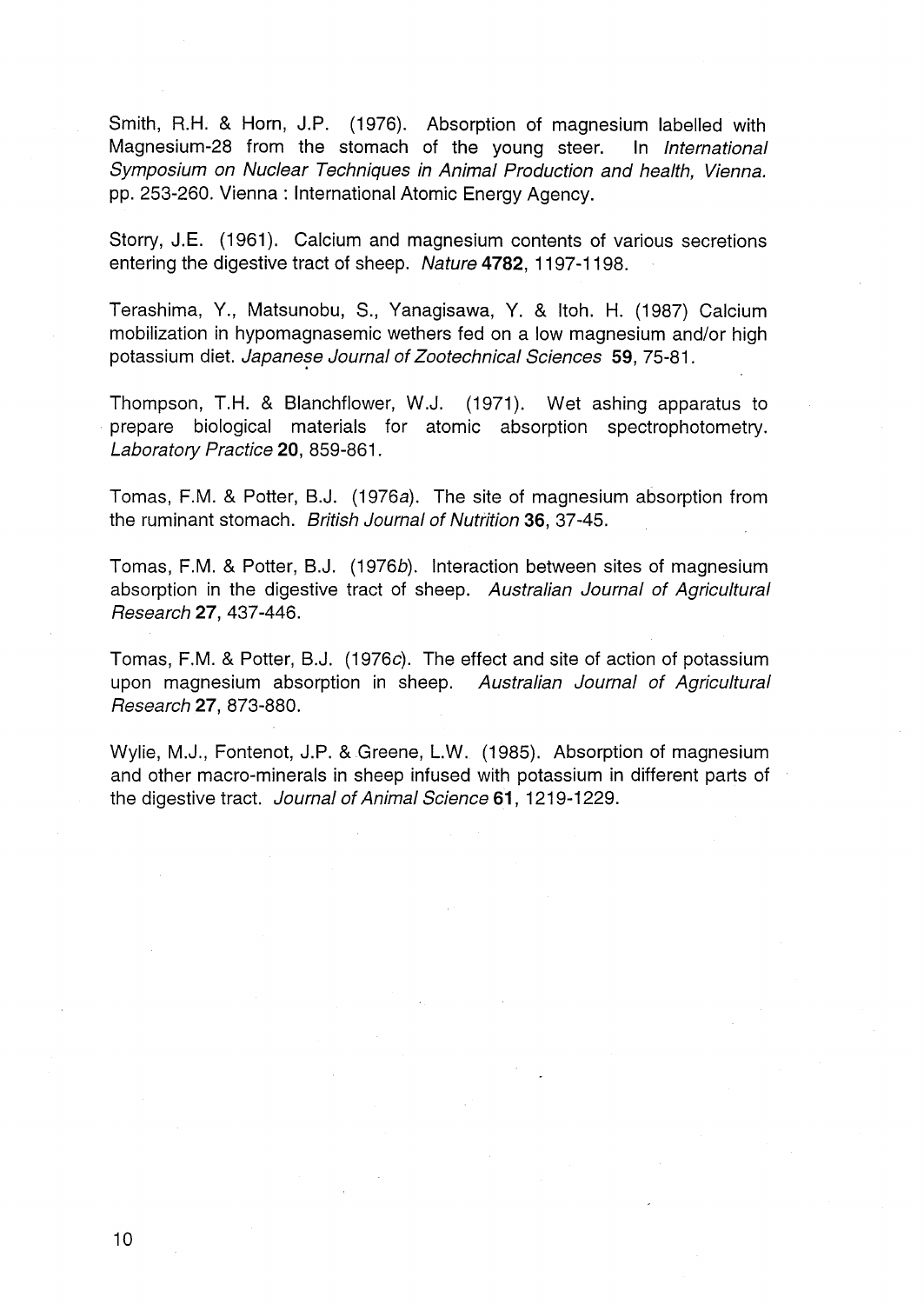|  |  |                                      |  | Table 1. Dry matter (DM-g/d) intake and mineral concentration (g/kg DM) of |  |  |
|--|--|--------------------------------------|--|----------------------------------------------------------------------------|--|--|
|  |  | the concentrate diet and lucerne hay |  |                                                                            |  |  |

|             | Intake |      |            | Mineral concentration |      |      |
|-------------|--------|------|------------|-----------------------|------|------|
|             |        | Mg   | K          | Na                    | Ca   | P    |
| Concentrate | 801    |      | 1.35 12.14 | 0.91                  | 5.57 | 2.68 |
| Lucerne Hay | 92     | 2.32 | 57.56      | 0.29                  | 9.95 | 2.67 |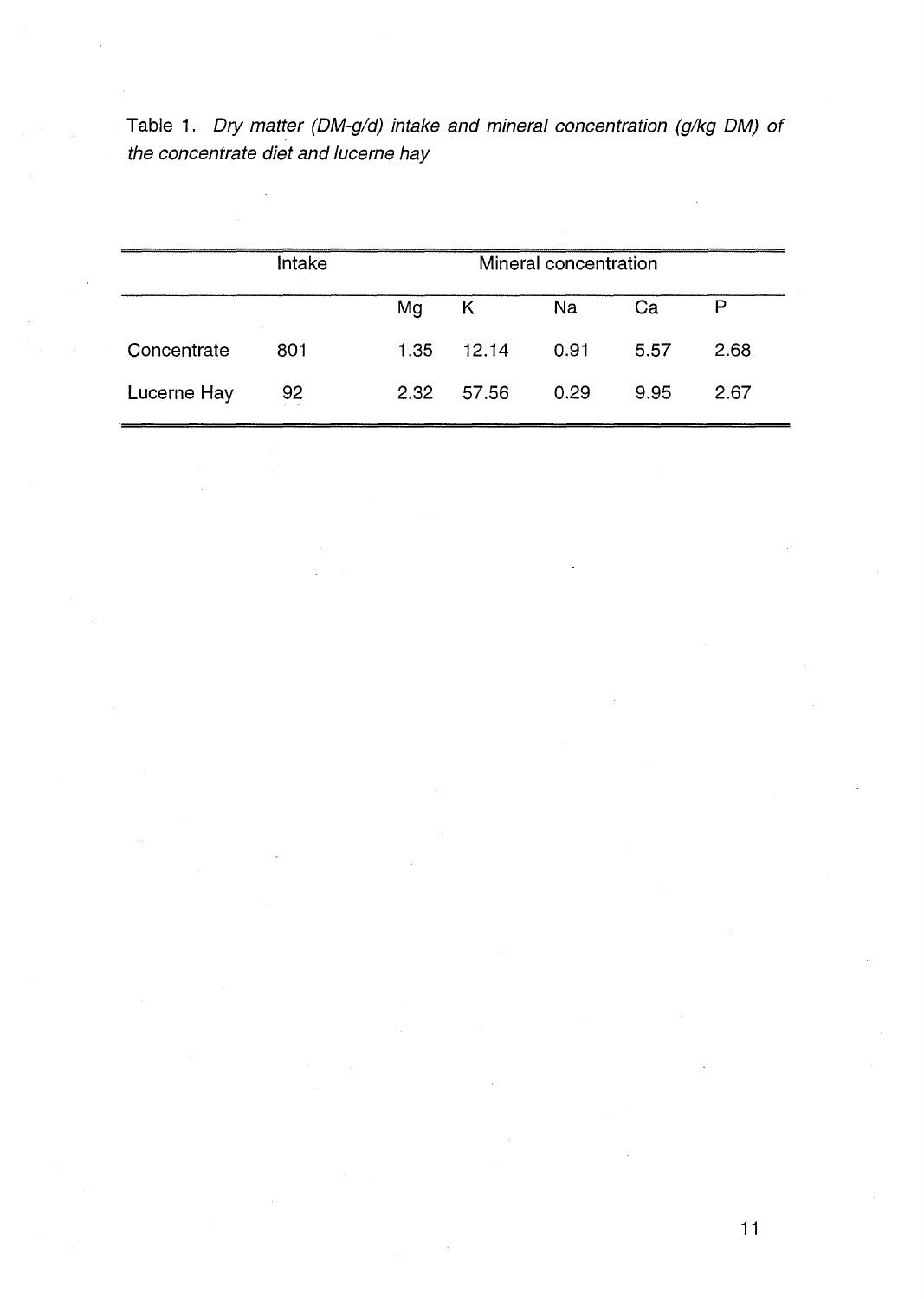| Treatment        | Urinary Mg | Faecal Mg | Plasma Mg | Duodenal Mg Flow |  |
|------------------|------------|-----------|-----------|------------------|--|
|                  | (g/day)    | (g/day)   | (mmol/l)  | (g/day)          |  |
| K <sub>1</sub>   | 0.61       | 1.34      | 0.94      | 1.65             |  |
| K <sub>2</sub>   | 0.55       | 1.38      | 0.87      | 1.86             |  |
| K <sub>3</sub>   | 0.47       | 1.47      | 0.81      | 2.08             |  |
| K4               | 0.42       | 1.43      | 0.79      | 2.02             |  |
| sed              | 0.022      | 0.094     | 0.023     | 0.110            |  |
| df               | 12         | 12        | 12        | 8                |  |
| P                | < 0.001    | n.s.      | < 0.001   | < 0.05           |  |
|                  |            |           |           |                  |  |
| Mg1              | 0.28       | 0.85      | 0.81      | 1.17             |  |
| Mg <sub>2</sub>  | 0.42       | 1.18      | 0.84      | 1.52             |  |
| Mg3              | 0.60       | 1.45      | 0.88      | 2.04             |  |
| Mg4              | 0.74       | 2.14      | 0.88      | 2.88             |  |
| sed              | 0.030      | 0.069     | 0.014     | 0.052            |  |
| df               | 24         | 24        | 24        | 12               |  |
| $\boldsymbol{P}$ | < 0.001    | < 0.001   | 0.001     | < 0.001          |  |

Table 2. Effect of potassium(K) and magnesium(Mg) infusion on mean urinary and faecal magnesium excretion (g/day) plasma magnesium concentration (mmol/I) and duodenal magnesium flow (g/day) during the balance period.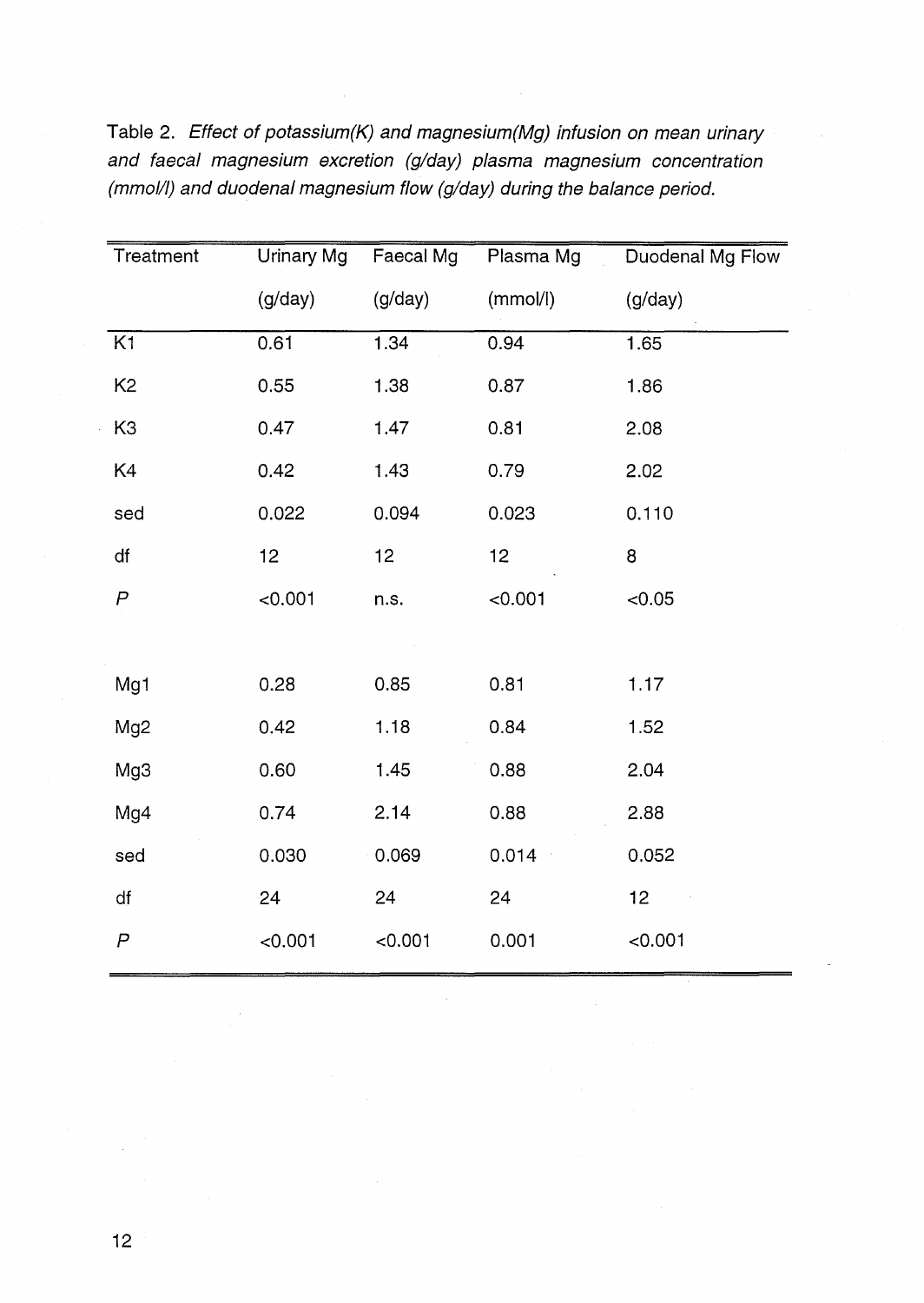| Treatment                 |        | Digesta pH Rumen Mg | Mg concentration                   | Mg concentration |  |
|---------------------------|--------|---------------------|------------------------------------|------------------|--|
|                           |        | solubility          | whole rumen digesta in supernatant |                  |  |
|                           |        | (% )                | mg/100g DM                         | mg/100 ml        |  |
| K1                        | 5.83   | 37                  | 224                                | 26.8             |  |
| K <sub>2</sub>            | 5.71   | 35                  | 246                                | 27.8             |  |
| K <sub>3</sub>            | 6.02   | 34                  | 256                                | 24.8             |  |
| K4                        | 5.91   | 33                  | 265                                | 23.7             |  |
| sed                       | 0.085  | 5.3                 | 14.3                               | 3.55             |  |
| df                        | 12     | 8                   | 8                                  | 8                |  |
| $\boldsymbol{\mathsf{P}}$ | < 0.05 | n.s.                | ns.                                | n.s.             |  |
|                           |        |                     |                                    |                  |  |
| Mg <sub>1</sub>           | 5.88   | 34                  | 162                                | 19               |  |
| Mg <sub>2</sub>           | 5.85   | 33                  | 211                                | 21               |  |
| Mg <sub>3</sub>           | 5.90   | 36                  | 264                                | 26               |  |
| Mg <sub>4</sub>           | 5.84   | 36                  | 353                                | 37               |  |
| sed                       | 0.044  | 1.4                 | 8.1                                | 1.2              |  |
| df                        | 24     | 12                  | 12                                 | 12               |  |
| $\boldsymbol{P}$          | n.s.   | n.s.                | < 0.001                            | < 0.001          |  |

Table 3: Effect of potassium and magnesium infusion on rumen digesta pH, rumen Mg solubility and rumen whole digesta and supernatant Mg concentration.